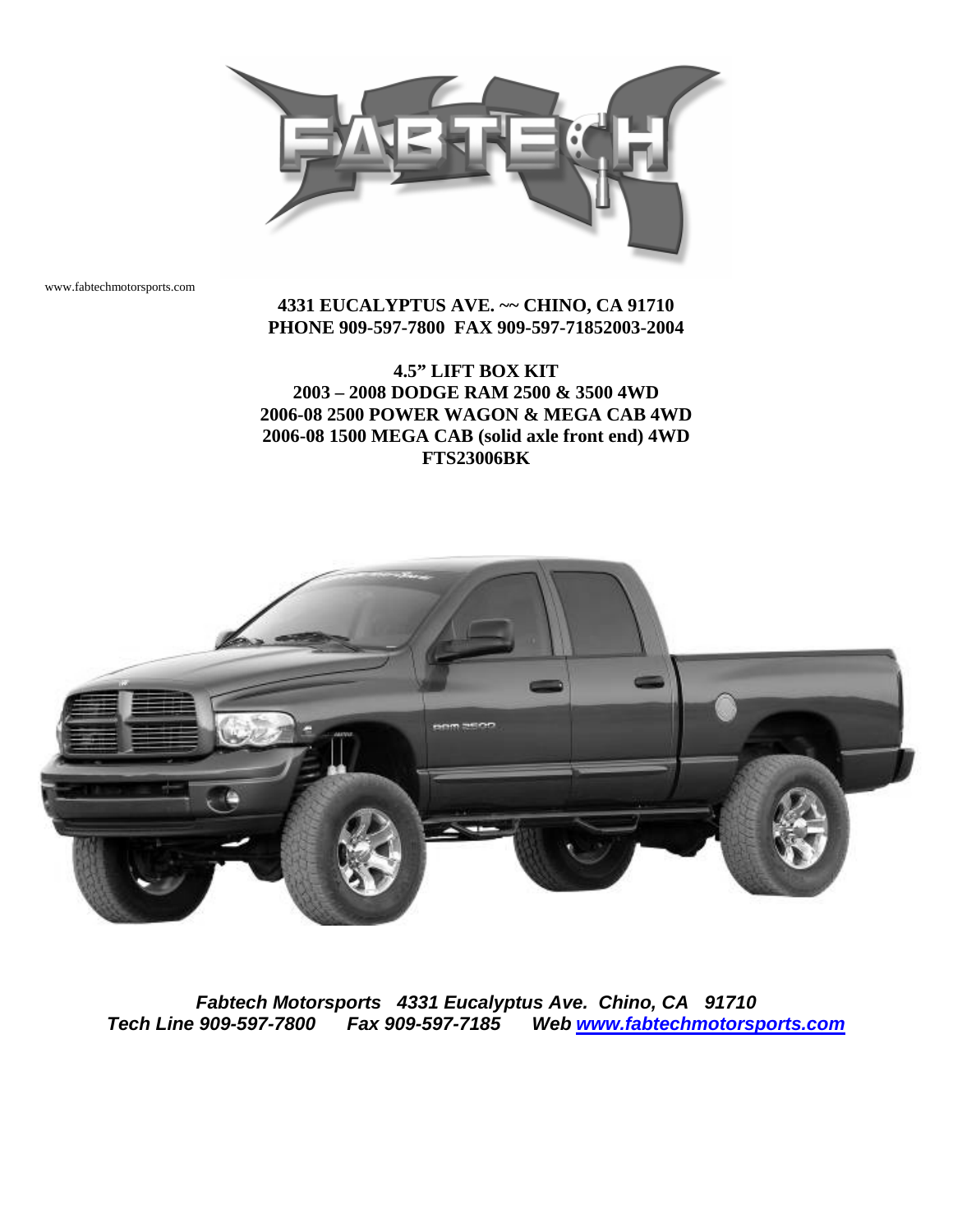

# **4.5" LIFT BOX KIT 2003 - 2006 DODGE RAM 2500 & 3500 4WD 2006 2500 POWER WAGON & MEGA CAB 2006 1500 MEGA CAB (solid axle front end) 4WD**

|     | <b>FTS23006BK</b> | Comp. Box 1              |               | FT44058 Hardware Kit            |
|-----|-------------------|--------------------------|---------------|---------------------------------|
| Qty | Part #            | <b>Description</b>       | Qty           | <b>Description</b>              |
| 2   | FT44036BK         | <b>Upper Link</b>        |               | $9/16" - 12 \times 3"$ Hex Bolt |
| 2   | FT44037BK         | Lower Link               | 1             | 9/16"-12 Nylok Nut              |
| 1   | FT44198BK         | <b>Track Bar Bracket</b> | 2             | 9/16" SAE Flat Washer           |
| 2   | FT3400-111        | Front Bump Stops         | 5             | 7/16"-14 x 1 1/4" Hex Bolt      |
| 1   | FT44043           | Sway Bar Drop Driver     | 4             | 7/16"-14 Nylok Nut              |
| 1   | FT44044           | Sway Bar Drop Pass.      | 9             | 7/16" SAE Flat Washer           |
| 1   | FT44039           | Pitman Arm               | 1             | 7/16" Split Washer              |
| 2   | FTBK21            | Block 3/4" Pin           | 1             | 14mm-2.0 x 150mm Hex Bolt       |
| 4   | <b>FT738U</b>     | U-Bolt                   |               | 14mm-2.0 C-Lock Nut             |
| 1   | FT44123           | Hdwr Sub-Assembly Kit    | $\mathcal{P}$ | 14mm Flat Washer                |
|     | FT44058           | Hardware Kit             |               |                                 |

|                | FT44058 Hardware Kit       |  |  |
|----------------|----------------------------|--|--|
| Qty            | <b>Description</b>         |  |  |
| 1              | 9/16"-12 x 3" Hex Bolt     |  |  |
| 1              | 9/16"-12 Nylok Nut         |  |  |
| 2              | 9/16" SAE Flat Washer      |  |  |
| 5              | 7/16"-14 x 1 1/4" Hex Bolt |  |  |
| 4              | 7/16"-14 Nylok Nut         |  |  |
| 9              | 7/16" SAE Flat Washer      |  |  |
| 1              | 7/16" Split Washer         |  |  |
| 1              | 14mm-2.0 x 150mm Hex Bolt  |  |  |
| 1              | 14mm-2.0 C-Lock Nut        |  |  |
| $\overline{2}$ | 14mm Flat Washer           |  |  |

|                | FT44123            | <b>Hdwr Sub-Assembly Kit</b>     |
|----------------|--------------------|----------------------------------|
| Qty            | Part #             | <b>Description</b>               |
| 1              | FT44045            | <b>Track Bar Bracket Nut Tab</b> |
| 1              | FT90112            | <b>Bushing Kit</b>               |
| 12             | FT1038             | <b>Bushing Half Large</b>        |
| 4              | FT1037             | <b>Bushing Half Small</b>        |
| 4              | FT76               | Sleeve 1.00 x .563 x 2.230       |
| 4              | FT77               | Sleeve 1.00 x .630 x 2.620       |
| $\overline{2}$ | <b>FTLUBE</b>      | Lube                             |
| 1              | FT916H             | U-Bolt Hardware                  |
| 8              | FT84               | <b>Grease Fittings</b>           |
| 2              | FT23006i           | <b>Instruction Sheet</b>         |
| 1              | FTAS <sub>16</sub> | Driver Warning                   |
| 1              | FTAS <sub>12</sub> | <b>Fabtech Sticker</b>           |
| 1              | <b>FTREGCARD</b>   | Reg. Card                        |

### **TOOL LIST: (NOT INCLUDED)**

- FLOOR JACK
- JACK STANDS
- ASSORTED METRIC AND S.A.E SOCKETS, & ALLEN WRENCHES
- **PITMAN ARM PULLER**
- **•** GREASE GUN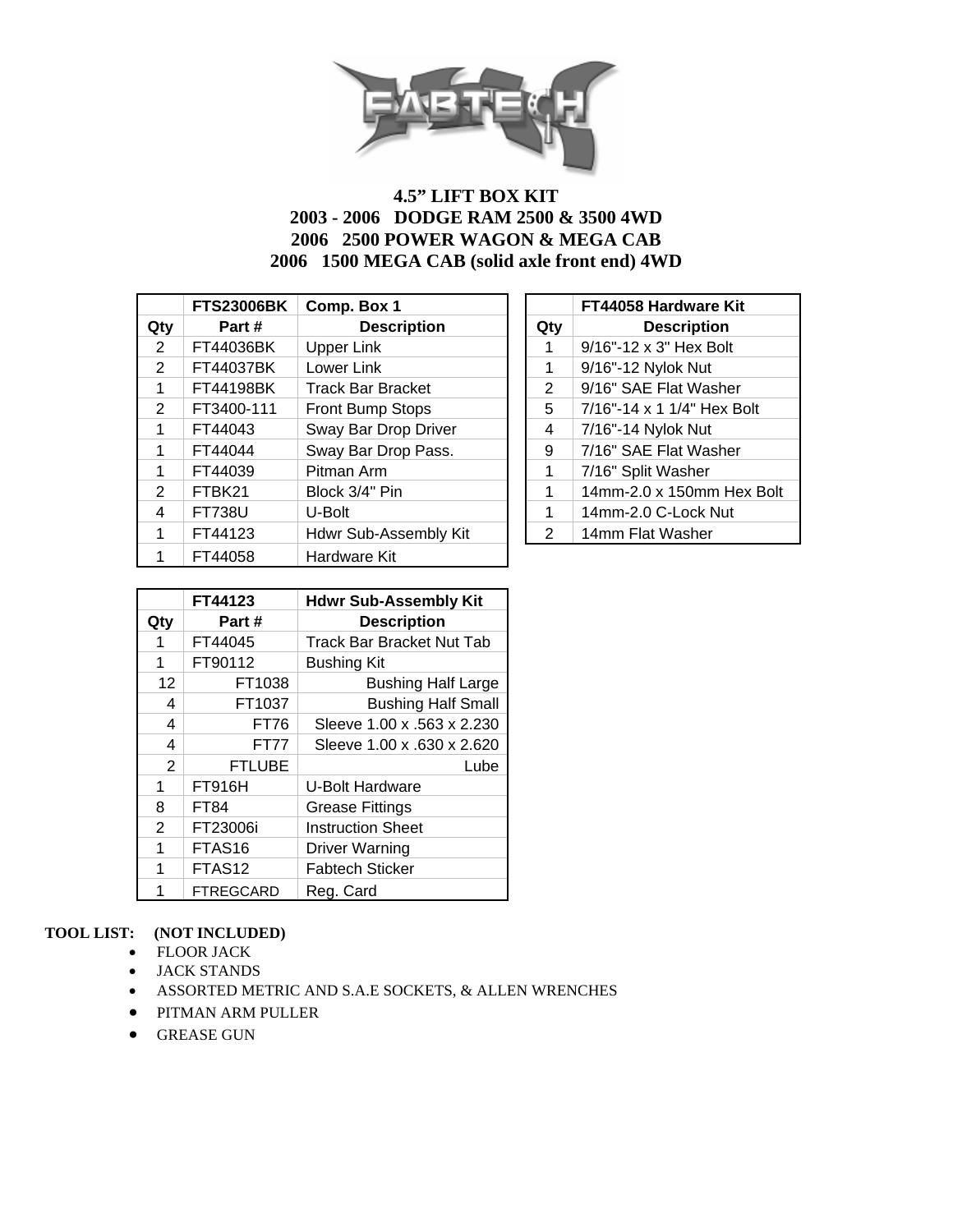

# **4.5" LIFT BOX KIT 2003 - 2006 DODGE RAM 2500 & 3500 4WD 2006 2500 POWER WAGON & MEGA CAB 2006 1500 MEGA CAB (solid axle front end) 4WD**

## **CHECK ALL PARTS INCLUDED IN THIS KIT TO THE PARTS LIST ABOVE BEFORE BEGINNING INSTALLATION OF THE KIT. IF ANY PIECES ARE MISSING, CONTACT FABTECH AT 909-597-7800**

#### **READ ALL INSTRUCTIONS THOROUGHLY FROM START TO FINISH BEFORE BEGINNING INSTALLATION!**

**VEHICLES THAT WILL RECEIVE OVERSIZED TIRES SHOULD CHECK BALL JOINTS, TIE RODS ENDS AND IDLER ARM EVERY 2500-5000 MILES FOR WEAR AND REPLACE AS NEEDED** 

**THIS KIT MUST BE INSTALLED WITH A FABTECH 4.5" LIFT COIL SPRING KIT, FRONT SHOCKS AND, REAR SHOCKS**

#### **FRONT INSTRUCTIONS:**

- 1. Disconnect the negative terminal on the battery. Jack up the front end of the truck and support the frame rails with jack stands. **NEVER WORK UNDER AN UNSUPPORTED VEHICLE!** Remove the front tires.
- 2. Support the front axle with 2 floor jacks. Remove the bolts attaching the brake line tabs to the front axle. Remove the front sway bar end links from the axle mount. Remove the bolts securing the sway bar mounts to the frame and set the sway bar aside, save all sway bar hardware.
- 3. Remove the hardware attaching the drag link to the pitman arm and separate the tie rod end from the pitman arm. Save the hardware.
- 4. Remove the nut securing the track bar to the frame and separate. Save the track bar hardware.
- 5. Remove the top nuts on the front shocks and than the lower bolts securing the shock to the axle. Leave the shock loose inside the factory coil spring at this time. Save the lower hardware and discard the upper.
- 6. Loosen the bolts securing the link arms to the frame and front axle, **DO NOT REMOVE THE BOLTS**. Lower the jacks supporting the front axle and remove the coil springs. Save the upper rubber insulator and discard the coil springs and shocks. **USE EXTREME CARE WHEN WORKING WITH COILS THAT ARE UNDER LOAD!**
- 7. Locate FT44036 upper link arms. (This link is 17 ¼" from the center of the barrel to the center of the barrel). Press one FT1037 small bushing and one large FT1038 bushing into each end of the upper link arms. **Be sure to check the offset of the bushing so that the zerk fitting is not covered**. Locate FT76 upper link arm sleeve and press one into each end of the link arms. Use the supplied FTLUBE on the surfaces of the bushings and sleeves before installing. Install one of the supplied FT84 grease fitting into each barrel on the link arms.
- 8. Remove the bolts attaching the upper link arms to the front axle and then the frame. Save the factory bolts and discard the links. Locate FT44036 upper link arms. Attach the link arms to the axle mounts first than to the factory frame pocket using the original hardware. **Note: Both factory upper link arms will need to be removed before installing the Fabtech links. Also when installing the upper links make sure the gussets are facing up.** Leave the link arm bolts loose at this time. **ON PASS. SIDE OF THE TRUCK THE UPPER LINK ARM BOLT AT THE FRAME MOUNT WILL NEED TO BE CUT OUT FOR EASY OF REMOVAL, A NEW 14MM BOLT NUT AND WASHER IS SUPPLIED FOR THAT MOUNT.**
- 9. Locate FT44149BK lower link arms. (This link is 19" from the center of the barrel to the center of the barrel). Press two FT1038 large bushings into each end of the links arms.**Be sure to check the offset of the bushing so that**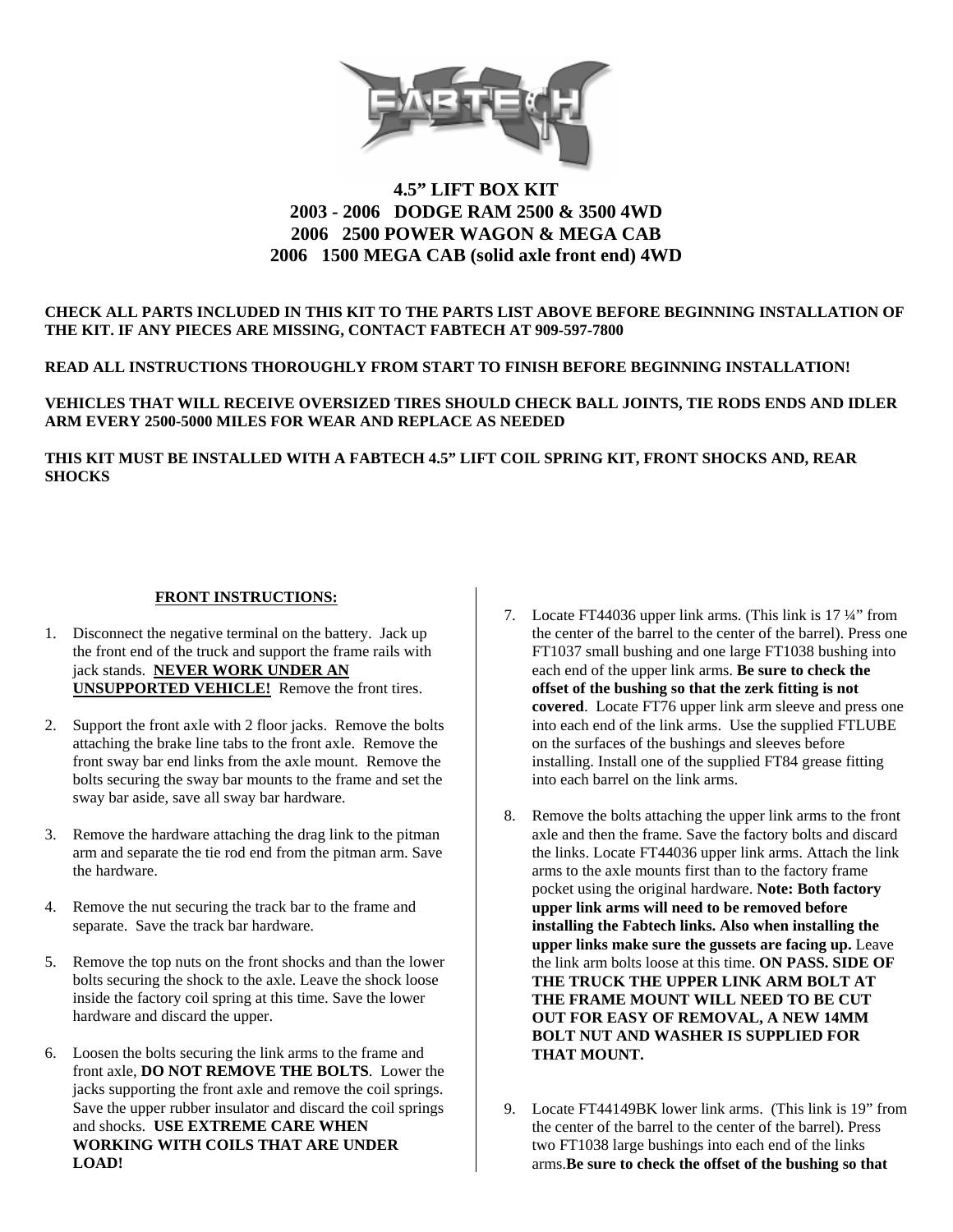**the zerk fitting is not covered**. Locate FT77 lower link arm sleeve and press one into each end of the lower link arms. Use the supplied FTLUBE on the surfaces of the bushings and sleeves before installing. Install one of the supplied FT84 grease fitting into each barrel on the link arms.

- 10. Remove the bolts attaching the lower link arms to the front axle and then the frame. Save the factory bolts and discard the links. Locate FT44037 lower link arms. Attach the link arms to the axle mounts first than to the frame mounts using the original hardware. **NOTE: when installing the link arms onto the truck make sure the gussets on the lower arms facing down**. **Also when reinstalling the alignment cam bolts in the lower axle pivot make sure they are set in the center of their adjustment**. **Both factory lower link arms will need to be removed before installing the Fabtech links.** Leave the link arm bolts loose at this time.
- 11. Locate FT44198 Track Bar bracket and install into the factory frame track bar mount. Attach the new bracket to the original frame hole using the original hardware. Leave loose at this time. Using the supplied FT44045 nut tab along with the supplied  $7/16$ " x  $1\frac{1}{4}$ " bolt, flat washer and split washer, attach to the inboard hole of the new track bar bracket to the frame. **(2008 model trucks will need the two 9/16" holes in the track bar bracket drill out to 5/8")**. Torque the 7/16" bolt to 50 ft-lbs. and the 9/16" bolt to 100 ft-lbs.
- 12. Remove the nut securing the pitman arm to the steering box. Using a pitman arm puller, remove the pitman arm from the steering box. Slide the new FT44039 pitman arm onto the steering box shaft, making sure to line up the splines properly. Reinstall the original lock washer and nut and torque to 220 ft-lbs.
- 13. Remove the original rubber bumpstops from the frame and install the supplied FT3400-111 urethane bump stops. SEE PHOTO BELOW.



14. Take one of the new coil springs FT44035P and FT44035D for driver and passenger and locate the top of the coil

spring (smaller diameter end). Locate FTS7237 front shocks and place one shock inside each coil spring **BEFORE INSTALLING ON THE TRUCK.** The shocks must be placed inside the coil spring before it is installed. Place the original coil spring insulator on top of the coil spring and place the coil spring onto the front axle. Align the coil spring in the upper and lower pockets and raise the jacks supporting the front axle. Raise the axle just enough to compress the coil spring ¼". **USE CARE TO NOT LIFT THE TRUCK OFF OF THE SUPPORT STANDS. Note: One some vehicles, the lower coil bucket must be notched for track bar bracket clearance. SEE PHOTO BELOW**





15. Connect the track bar to the new drop bracket using the supplied 9/16" x 3" bolt, nut, and washers. **NOTE: This may need to be done when the truck is back on the ground.** SEE PHOTO BELOW.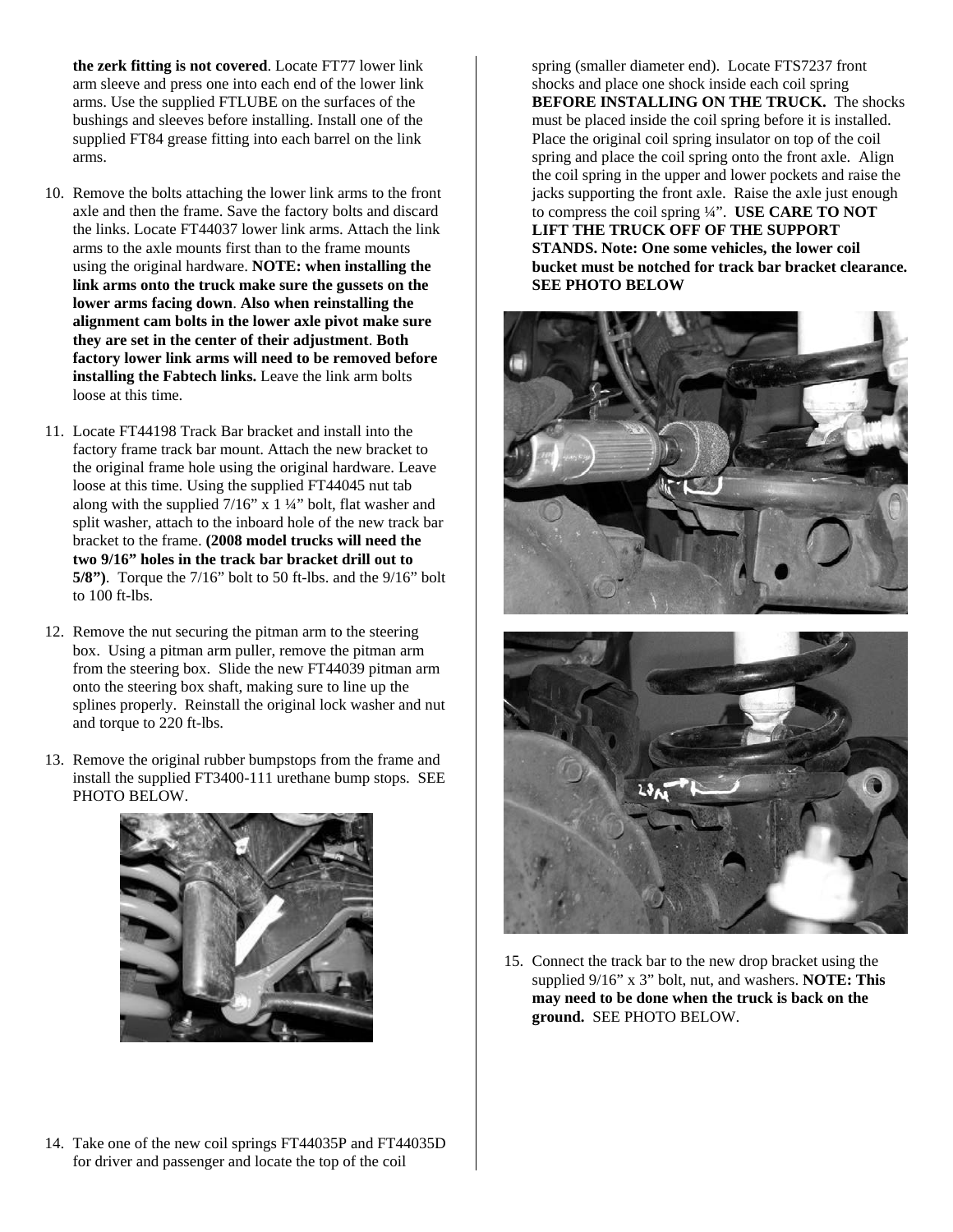

16. Connect the drag link to the new drop pitman arm. Torque the original nut to 45 ft/lbs. SEE PHOTO BELOW.



17. Starting on the driver's side of the truck, attach the sway bar drop bracket (FTS44043 Driver) to the frame in the original sway bar mounting holes using the original bolts. Repeat this on the opposite side using the passenger's side bracket (FTS44044). Do not tighten the bolts. Mount the sway bar to the drop brackets in the same direction it was removed, use the supplied 7/16" bolts, washers and nuts. Attach the sway bar end links to the front axle using the factory hardware. Once the sway bar is centered, tighten all of the hardware. SEE PHOTO IN NEXT COLUMN.



- 18. Attach the brake line tab back to the original mount using the original hardware. You may need to pull the factory hose through the bracket to gain some slack. Repeat this on the opposite side of the truck.
- 19. Attach the front shocks to the upper and lower mounts. You will used the supplied hardware for the upper mount and factory lower hardware. Torque the upper hardware to 35 ft. lbs. and the lower hardware to 60 ft. lbs.
- 20. Reinstall the front tires and torque the lugs to factory specifications. The factory torque specifications can be found in your owners manual. Set the truck back onto the ground. **WHILE TURNING THE STEERING WHEEL FULLY IN EACH DIRECTION, MAKE SURE THERE IS AMPLE CLEARANCE BETWEEN THE WHEELS, TIRES, LINK ARMS, BRAKE LINES AND ABS WIRES.**

# **REAR INSTRUCTIONS**

- 21. Jack up the rear end of the vehicle and support the frame rails with jack stands. Supporting the rear differential remove and discard the rear shocks and u-bolts. Lower the axle down slowly. Use care not to over extend the brake hoses.
- 22. Locate and install the 2" rear lift blocks, the factory block will be positioned on top of the new Fabtech block, with the short center pin of both blocks facing down to the axle. Using the supplied FT738U u-bolts, nuts and washers align axle, lift blocks, and springs and torque to u-bolts to 90lbs.
- 23. Install new Fabtech shocks FTS7333 with the factory hardware and torque upper and lower bolts to 65lbs.
- 24. Recheck all bolts for proper torque. Recheck brake hoses and lines for proper clearances.
- 25. Install tires and wheels and torque lug nuts to wheel manufacturers specifications. Turn front tires left to right and check for appropriate tire clearance. Note- Some tires may require trimming of the front plastic bumper valance
- 26. Check front-end alignment and set to factory specifications. Re-adjust headlights.
- 27. Recheck all the hardware on the suspension that was used for correct toque.

**RETORQUE ALL NUTS, BOLTS AND LUGS AFTER 50 MILES AND PERIODICALLY THEREAFTER**. For technical assistance call: 909-597-7800